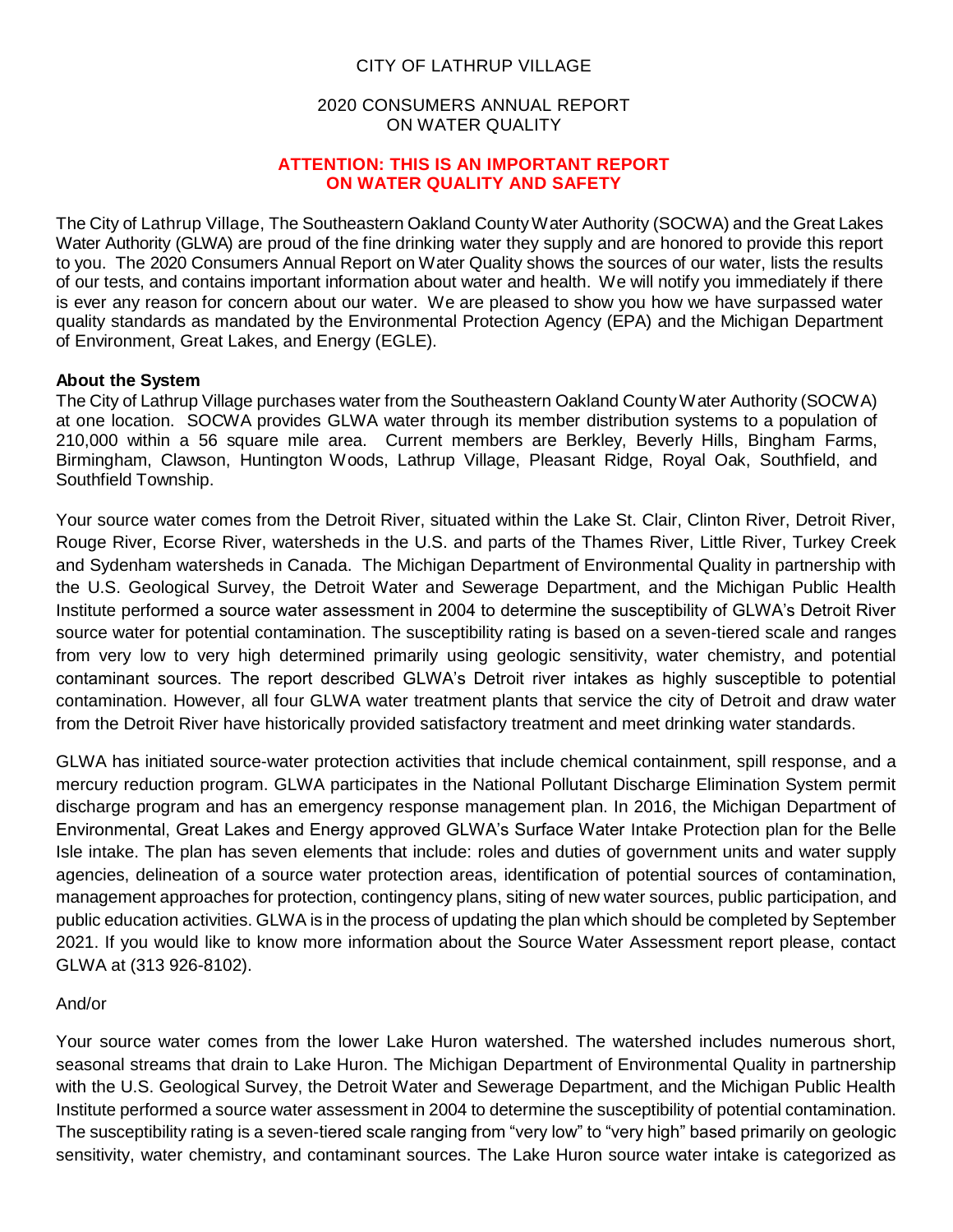having a moderately low susceptibility to potential contaminant sources. The Lake Huron water treatment plant has historically provided satisfactory treatment of this source water to meet drinking water standards.

In 2016, the Michigan Department of Environmental, Great Lakes and Energy approved GLWA's Surface Water Intake Protection plans for the Lake Huron water intake. The plan has seven elements: roles and duties of government units and water supply agencies, delineation of a source water protection areas, identification of potential sources of contamination, management approaches for protection, contingency plans, siting of new water sources, public participation and public education activities. GLWA is in the process of updating the plan which should be completed by September 2021. If you would like to know more information about the Source Water Assessment report please, contact GLWA at (313 926-8102).

Drinking water, including bottled water, may reasonably be expected to contain at least small amounts of some contaminants. The presence of contaminants does not necessarily indicate that water poses a health risk. More information about contaminants and potential health effects can be obtained by calling the Environmental Protection Agency's Safe Drinking Water Hotline (800-426-4791).

The sources of drinking water (both tap water and bottled water) include rivers, lakes, streams, ponds, reservoirs, springs, and wells. As water travels over the surface of the land or through the ground, it dissolves naturally occurring minerals and, in some cases, radioactive materials, and can pick up substances resulting from the presence of animals or from human activity.

Contaminants that may be present in source water include:

Microbial contaminants, such as viruses and bacteria, which may come from sewage treatment plants, septic systems, agricultural livestock operations, and wildlife.

Inorganic contaminants, such as salts and metals, which can be naturally occurring or result from urban storm water runoff, industrial or domestic wastewater discharge, oil and gas production, mining, or farming.

Pesticides and herbicides, which may come from a variety of sources such as agriculture, urban storm water runoff, and residential uses.

Organic chemical contaminants, including synthetic and volatile organic chemicals, which are byproducts of industrial processes and petroleum production, and can also come from gas stations, urban storm water runoff and septic systems.

Radioactive contaminants, which can be naturally occurring or be the result of oil and gas production and mining activities.

In order to ensure that tap water is safe to drink, EPA prescribes regulations, which limit the amount of certain contaminants in water provided by public water systems. The Food and Drug Administration (FDA) regulations establish limits for contaminants in bottled water, which must provide the same protection for public health.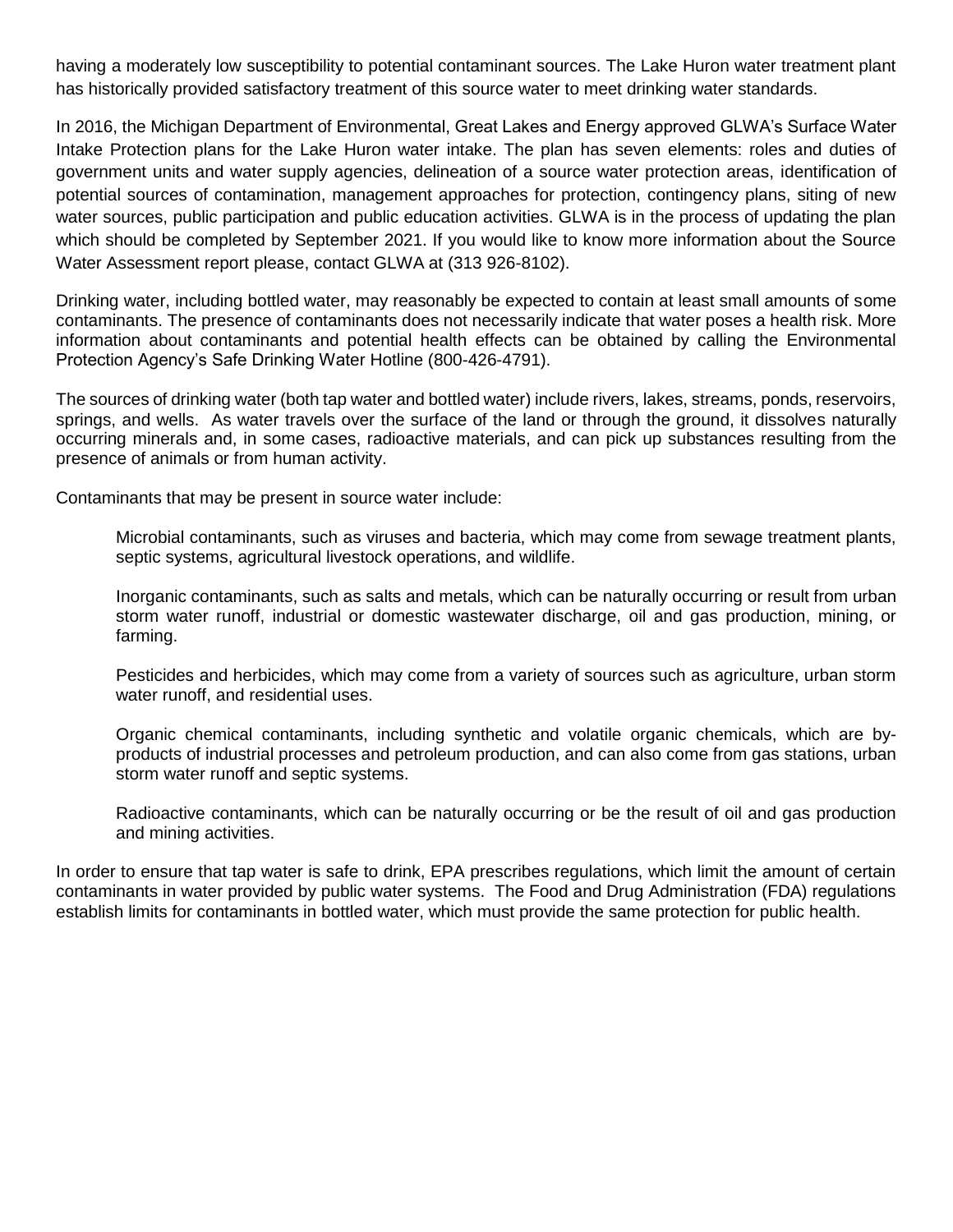# Key to the Detected Contaminants Table

| <b>Symbol</b>    | <b>Abbreviation</b>                         | <b>Definition/Explanation</b>                                                                                                                                                                                    |
|------------------|---------------------------------------------|------------------------------------------------------------------------------------------------------------------------------------------------------------------------------------------------------------------|
| <b>AL</b>        | <b>Action Level</b>                         | The concentration of a contaminant which, if exceeded, triggers<br>treatment or other requirements which a water system must<br>follow.                                                                          |
| $\rm ^{\circ}C$  | Celsius                                     | A scale of temperature in which water freezes at 0° and boils at<br>100° under standard conditions.                                                                                                              |
| $\geq$           | Greater than                                |                                                                                                                                                                                                                  |
| HAA <sub>5</sub> | <b>Haloacetic Acids</b>                     | HAA5 is the total of bromoacetic, chloroacetic, di-bromoacetic,<br>dichloroacetic, and trichloroacetic acids. Compliance is based<br>on the total.                                                               |
| Level 1          | Level 1 Assessment                          | A Level 1 assessment is a study of the water system to identify<br>potential problems and determine (if possible) why total coliform<br>bacteria have been found in our system.                                  |
| <b>LRAA</b>      | <b>Locational Running Annual Average</b>    | The average of analytical results for samples at a particular<br>monitoring location during the previous four quarters.                                                                                          |
| <b>MCL</b>       | Maximum Contaminant Level                   | The highest level of a contaminant that is allowed in drinking<br>water. MCLs are set as close to the MCLGs as feasible using<br>the best available treatment technology.                                        |
| <b>MCLG</b>      | Maximum Contaminant Level Goal              | The level of contaminant in drinking water below which there is<br>no known or expected risk to health. MCLGs allow a margin of<br>safety.                                                                       |
| <b>MRDL</b>      | Maximum Residual Disinfectant Level         | The highest level of disinfectant allowed in drinking water.<br>There is convincing evidence that addition of a disinfectant is<br>necessary for control of microbial contaminants.                              |
| <b>MRDLG</b>     | Maximum Residual Disinfectant Level<br>Goal | The level of a drinking water disinfectant below which there is<br>no known or expected risk to health. MRDLG's do not reflect<br>the benefits of the use of disinfectants to control microbial<br>contaminants. |
| n/a              | not applicable                              |                                                                                                                                                                                                                  |
| <b>ND</b>        | Not Detected                                |                                                                                                                                                                                                                  |
| <b>NTU</b>       | <b>Nephelometric Turbidity Units</b>        | Measures the cloudiness of water.                                                                                                                                                                                |
| pCi/L            | Picocuries Per Liter                        | A measure of radioactivity                                                                                                                                                                                       |
| ppb              | Parts Per Billion (one in one billion)      | The ppb is equivalent to micrograms per liter.<br>A microgram $= 1/1000$ milligram.                                                                                                                              |
| ppm              | Parts Per Million (one in one million)      | The ppm is equivalent to milligrams per liter.<br>A milligram $=$ 1/1000 gram.                                                                                                                                   |
| <b>RAA</b>       | <b>Running Annual Average</b>               | The average of all analytical results for all samples during the<br>previous four quarters.                                                                                                                      |
| <b>SMCL</b>      | Secondary Maximum Contaminant Level         |                                                                                                                                                                                                                  |
| <b>TT</b>        | <b>Treatment Technique</b>                  | A required process intended to reduce the level of a<br>contaminant in drinking water.                                                                                                                           |
| <b>TTHM</b>      | <b>Total Trihalomethanes</b>                | Total Trihalomethanes is the sum of chloroform,<br>bromodichloromethane, dibromochloromethane and<br>bromoform. Compliance is based on the total.                                                                |
| <b>µohms</b>     | Microohms                                   | Measure of electrical conductance of water                                                                                                                                                                       |
| <b>Symbol</b>    | <b>Abbreviation</b>                         | <b>Definition/Explanation</b>                                                                                                                                                                                    |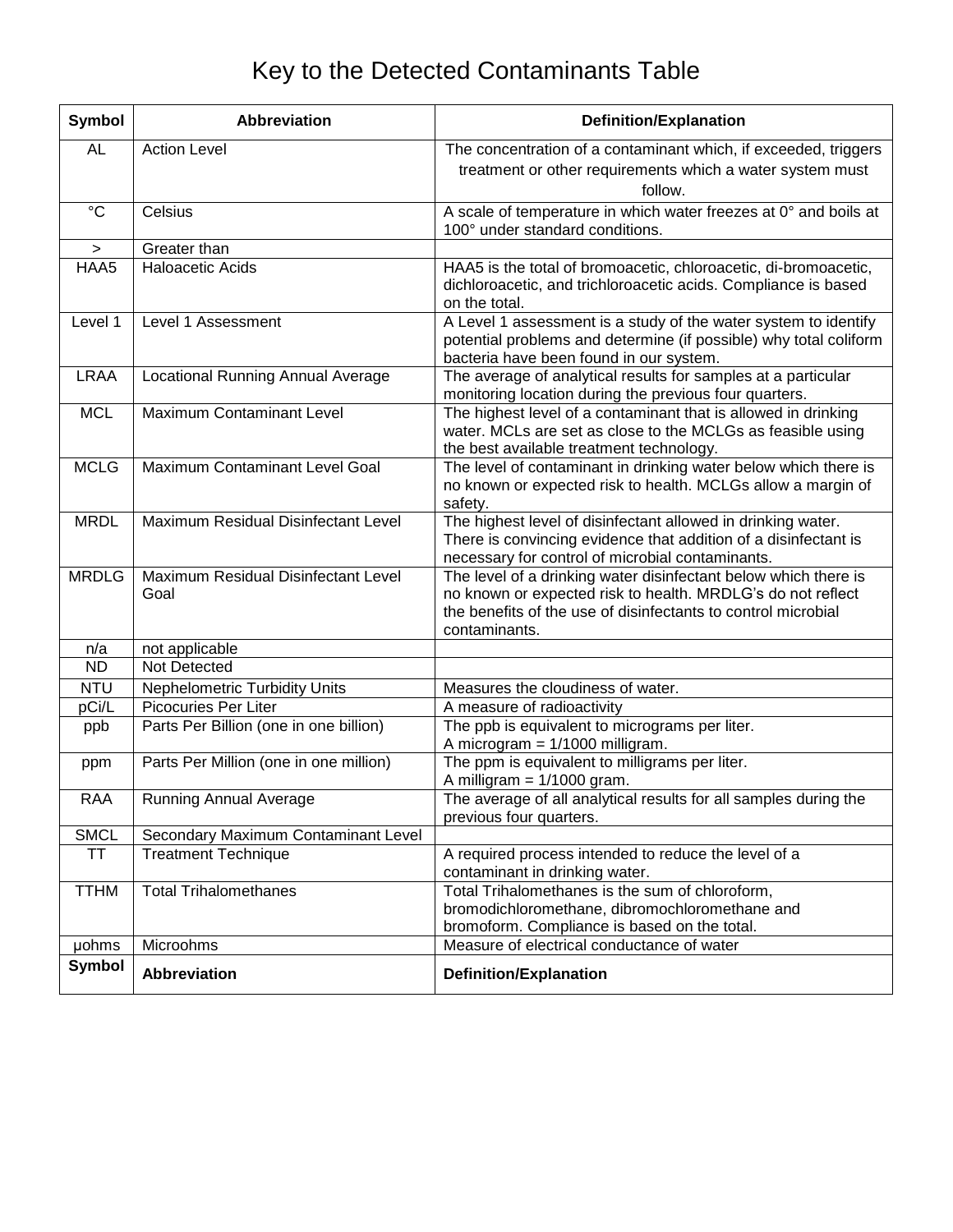### 2020 Springwells Regulated Detected Contaminants Table

| <b>EVED INDIVIDUAL CHUINNAIS</b> INDIANOING AT RAIN I MONOG HANDI TAP |                  |             |                                      |                                       |                                            |                                     |                            |                                                                                                                                     |  |
|-----------------------------------------------------------------------|------------------|-------------|--------------------------------------|---------------------------------------|--------------------------------------------|-------------------------------------|----------------------------|-------------------------------------------------------------------------------------------------------------------------------------|--|
| <b>Requlated</b><br><b>Contaminant</b>                                | <b>Test Date</b> | <b>Unit</b> | <b>Health</b><br>Goal<br><b>MCLG</b> | <b>Allowed</b><br>Level<br><b>MCL</b> | <b>Highest</b><br>Level<br><b>Detected</b> | <b>Range of</b><br><b>Detection</b> | <b>Violation</b><br>yes/no | <b>Major Sources in Drinking Water</b>                                                                                              |  |
| <b>Fluoride</b>                                                       | 3-10-2020        | ppm         | 4                                    | 4                                     | 0.63                                       | n/a                                 | no                         | Erosion of natural deposit; Water<br>additive, which promotes strong teeth;<br>Discharge from fertilizer and aluminum<br>factories. |  |
| <b>Nitrate</b>                                                        | 3-10-2020        | ppm         | 10                                   | 10                                    | 0.37                                       | n/a                                 | no                         | Runoff from fertilizer use; Leaching<br>from septic tanks, sewage; Erosion of<br>natural deposits.                                  |  |
| <b>Barium</b>                                                         | 5-16-2017        | ppm         | $\overline{2}$                       | $\overline{2}$                        | 0.01                                       | n/a                                 | no                         | Discharge of drilling wastes; Discharge<br>from metal refineries; Erosion of natural<br>deposits.                                   |  |

### **2020 Inorganic Chemicals – Monitoring at Plant Finished Water Tap**

| 2020 Disinfection Residual - Monitoring in the Distribution System                                                                                                                                                                                                         |      |     |   |   |      |           |                                        |                                         |  |  |
|----------------------------------------------------------------------------------------------------------------------------------------------------------------------------------------------------------------------------------------------------------------------------|------|-----|---|---|------|-----------|----------------------------------------|-----------------------------------------|--|--|
| <b>Allowed</b><br><b>Health</b><br>Quarterly<br><b>Highest</b><br><b>Violation</b><br><b>Regulated</b><br>Test<br>Unit<br><b>Range of</b><br>Goal<br>Level<br><b>RAA</b><br><b>Contaminant</b><br>yes/no<br><b>Date</b><br><b>MRDL</b><br><b>Detection</b><br><b>MRDLG</b> |      |     |   |   |      |           | <b>Major Sources in Drinking Water</b> |                                         |  |  |
| <b>Total Chlorine</b><br><b>Residual</b>                                                                                                                                                                                                                                   | 2020 | ppm | 4 | 4 | 0.70 | 0.60-0.79 | no                                     | Water additive used to control microbes |  |  |

| 2020 Turbidity - Monitored Every 4 Hours at the Plant Finished Water Tap                                                                                                                                                          |      |    |             |  |  |  |  |  |  |
|-----------------------------------------------------------------------------------------------------------------------------------------------------------------------------------------------------------------------------------|------|----|-------------|--|--|--|--|--|--|
| <b>Violation</b><br><b>Highest Single Measurement</b><br><b>Lowest Monthly % of Samples Meeting</b><br><b>Major Sources in Drinking Water</b><br>Turbidity Limit of 0.3 NTU (minimum 95%)<br><b>Cannot exceed 1 NTU</b><br>ves/no |      |    |             |  |  |  |  |  |  |
| 0.21 NTU                                                                                                                                                                                                                          | 100% | no | Soil Runoff |  |  |  |  |  |  |

Turbidity has no health effects. However, turbidity can interfere with disinfection and provide a medium for microbial growth. Turbidity may indicate the presence of disease-causing organisms. These organisms include bacteria, viruses, and parasites that can cause symptoms such as nausea, cramps, diarrhea, and associated headaches.

| <b>Regulated Contaminant</b>    | <b>Treatment Technique</b>                                                                                                                                                                                                                                   | <b>Typical Source of Contaminant</b> |
|---------------------------------|--------------------------------------------------------------------------------------------------------------------------------------------------------------------------------------------------------------------------------------------------------------|--------------------------------------|
| <b>Total Organic Carbon ppm</b> | The Total Organic Carbon (TOC) removal ratio is calculated as<br>the ratio between the actual TOC removal and the TOC<br>removal requirements. The TOC is measured each quarter<br>and because the level is low, there is no requirement for TOC<br>removal. | Erosion of natural deposits          |

| <b>2020 Special Monitoring</b> |                  |             |             |            |                               |                              |  |  |  |
|--------------------------------|------------------|-------------|-------------|------------|-------------------------------|------------------------------|--|--|--|
| <b>Contaminant</b>             | <b>Test Date</b> | <b>Unit</b> | <b>MCLG</b> | <b>MCL</b> | <b>Highest Level Detected</b> | <b>Source of Contaminant</b> |  |  |  |
| Sodium                         | 3-10-2020        | ppm         | n/a         | n/a        | 5.37                          | Erosion of natural deposits  |  |  |  |

*These tables are based on tests conducted by GLWA in the year 2020 or the most recent testing done within the last five calendar years. GLWA conducts tests throughout the year only tests that show the presence of a substance or require special monitoring are presented in these tables. The State allows us to monitor for certain contaminants less than once per year because the concentrations of these contaminants are not expected to vary significantly from year to year. All of the data is representative of the water quality, but some are more than one year old.*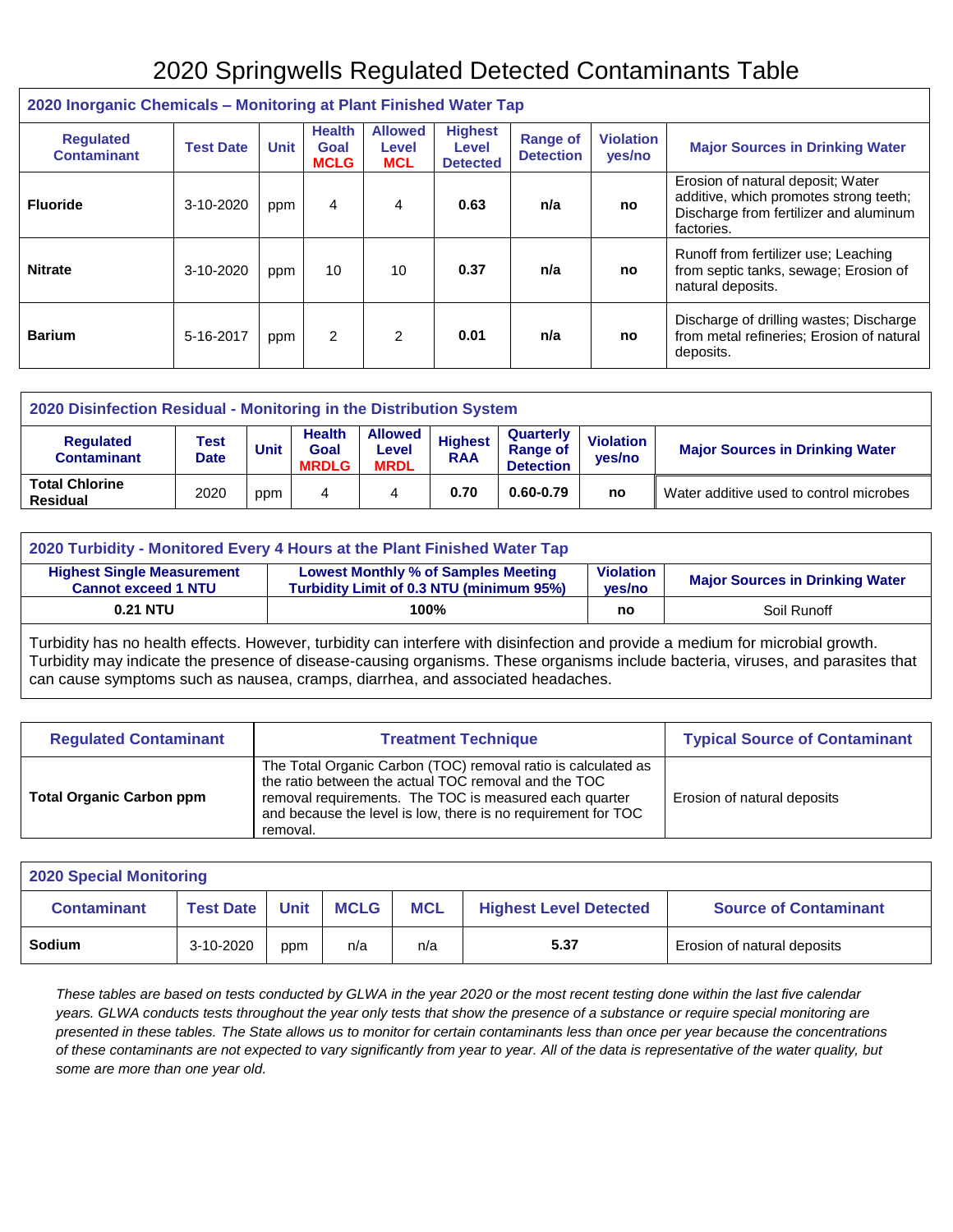| <b>Parameter</b>              | <b>Units</b> | Max.  | Min.  | Avg.      | <b>Parameter</b>                 | <b>Units</b> | Max.      | Min.      | Avg.      |
|-------------------------------|--------------|-------|-------|-----------|----------------------------------|--------------|-----------|-----------|-----------|
| <b>Turbidity</b>              | <b>NTU</b>   | 0.19  | 0.03  | 0.08      | <b>Chloride</b>                  | ppm          | 11.6      | 8.5       | 9.8       |
| <b>Total Solids</b>           | ppm          | 165   | 76    | 136       | <b>Phosphorus</b>                | ppm          | 1.17      | 0.16      | 0.53      |
| <b>Total Dissolved Solids</b> | ppm          | 140   | 98    | 121       | <b>Free Carbon Dioxide</b>       | ppm          | 10.4      | 5.7       | 7.4       |
| <b>Aluminum</b>               | ppm          | 0.106 | 0.014 | 0.045     | <b>Total Hardness</b>            | ppm          | 108       | 98        | 102       |
| <b>Iron</b>                   | ppm          | 0.177 | ND.   | 0.110     | <b>Total Alkalinity</b>          | ppm          | 74        | 66        | 70        |
| Copper                        | ppm          | 0.008 | ND.   | 0.001     | <b>Carbonate Alkalinity</b>      | ppm          | <b>ND</b> | <b>ND</b> | <b>ND</b> |
| <b>Magnesium</b>              | ppm          | 7.82  | 5.93  | 7.32      | <b>Bi-Carbonate Alkalinity</b>   | ppm          | 74        | 66        | 70        |
| Calcium                       | ppm          | 31.2  | 23.5  | 27.3      | <b>Non-Carbonate Hardness</b>    | ppm          | 39        | 26        | 32        |
| <b>Sodium</b>                 | ppm          | 5.94  | 4.51  | 5.01      | <b>Chemical Oxygen Demand</b>    | ppm          | 13.5      | <b>ND</b> | 2.8       |
| <b>Potassium</b>              | ppm          | 1.06  | 0.89  | 0.98      | <b>Dissolved Oxygen</b>          | ppm          | 13.8      | 8.8       | 11.1      |
| <b>Manganese</b>              | ppm          | ND.   | ND.   | <b>ND</b> | <b>Nitrite Nitrogen</b>          | ppm          | <b>ND</b> | ND.       | <b>ND</b> |
| Lead                          | ppm          | ND.   | ND.   | <b>ND</b> | <b>Fluoride</b>                  | ppm          | 0.77      | 0.49      | 0.62      |
| <b>Zinc</b>                   | ppm          | ND.   | ND.   | <b>ND</b> | pH                               |              | 7.41      | 7.12      | 7.29      |
| <b>Silica</b>                 | ppm          | 2.4   | ND.   | 1.8       | Specific Conductance @ 25<br>°C. | uohms        | 243       | 213       | 224       |
| <b>Sulfate</b>                | ppm          | 31.8  | 21.9  | 25.9      | <b>Temperature</b>               | $^{\circ}C$  | 24.6      | 3.5       | 13.4      |

## 2020 Springwells Mineral Analysis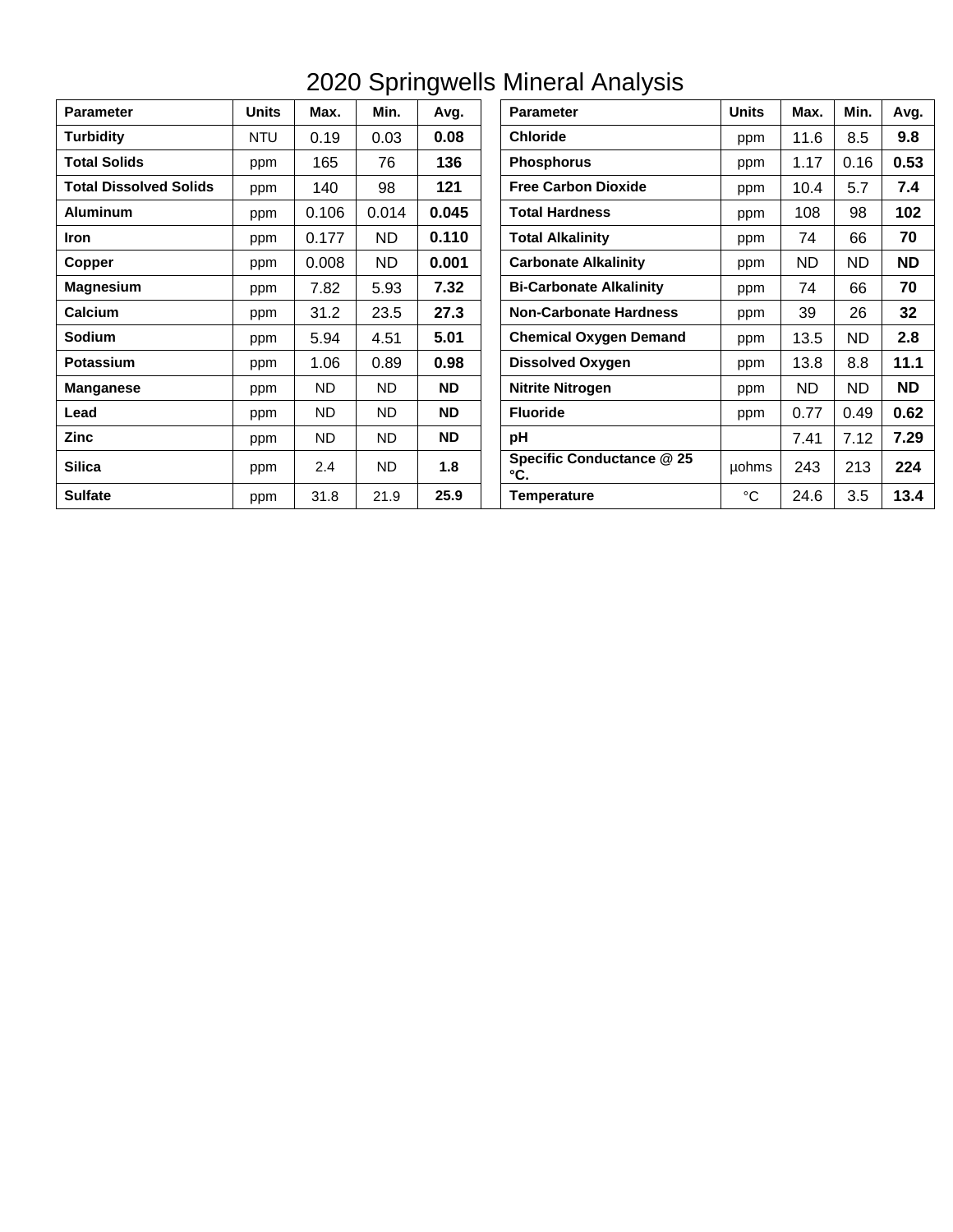### 2020 Northeast Regulated Detected Contaminants Table

| 2020 Inorganic Chemicals - Annual Monitoring at Plant Finished Tap |                  |             |                                      |                                       |                                            |                                     |                  |                                                                                                                                  |  |
|--------------------------------------------------------------------|------------------|-------------|--------------------------------------|---------------------------------------|--------------------------------------------|-------------------------------------|------------------|----------------------------------------------------------------------------------------------------------------------------------|--|
| <b>Regulated</b><br><b>Contaminant</b>                             | <b>Test Date</b> | <b>Unit</b> | <b>Health</b><br>Goal<br><b>MCLG</b> | <b>Allowed</b><br>Level<br><b>MCL</b> | <b>Highest</b><br>Level<br><b>Detected</b> | <b>Range of</b><br><b>Detection</b> | <b>Violation</b> | <b>Major Sources in Drinking Water</b>                                                                                           |  |
| <b>Fluoride</b>                                                    | 3-10-2020        | ppm         | 4                                    | 4                                     | 0.80                                       | n/a                                 | no               | Erosion of natural deposit; Water additive,<br>which promotes strong teeth; Discharge<br>from fertilizer and aluminum factories. |  |
| <b>Nitrate</b>                                                     | 3-10-2020        | ppm         | 10                                   | 10                                    | 0.36                                       | n/a                                 | no               | Runoff from fertilizer use: Leaching from<br>septic tanks, sewage; Erosion of natural<br>deposits.                               |  |
| <b>Barium</b>                                                      | 5-16-2017        | ppm         | 2                                    | 2                                     | 0.01                                       | n/a                                 | no               | Discharge of drilling wastes; Discharge from<br>metal refineries; Erosion of natural deposits.                                   |  |

| 2020 Disinfection Residual - Monitoring in the Distribution System |                     |      |                                       |                                        |                                              |                                         |                  |                                         |  |
|--------------------------------------------------------------------|---------------------|------|---------------------------------------|----------------------------------------|----------------------------------------------|-----------------------------------------|------------------|-----------------------------------------|--|
| <b>Regulated</b><br><b>Contaminant</b>                             | Test<br><b>Date</b> | Unit | <b>Health</b><br>Goal<br><b>MRDLG</b> | <b>Allowed</b><br>Level<br><b>MRDL</b> | <b>Highest</b><br><b>Level</b><br><b>RAA</b> | Range of<br>Quarterly<br><b>Results</b> | <b>Violation</b> | <b>Major Sources in Drinking Water</b>  |  |
| <b>Total Chlorine</b><br><b>Residual</b>                           | 2020                | ppm  | 4                                     | 4                                      | 0.76                                         | $0.67 - 0.84$                           | no               | Water additive used to control microbes |  |

| 2020 Turbidity - Monitored Every 4 Hours at the Plant Finished Water Tap                                                                                                                                         |      |    |             |  |  |  |  |  |
|------------------------------------------------------------------------------------------------------------------------------------------------------------------------------------------------------------------|------|----|-------------|--|--|--|--|--|
| <b>Highest Single Measurement Cannot</b><br><b>Lowest Monthly % of Samples Meeting</b><br><b>Violation</b><br><b>Major Sources in Drinking Water</b><br>Turbidity Limit of 0.3 NTU (minimum 95%)<br>exceed 1 NTU |      |    |             |  |  |  |  |  |
| 0.14 NTU                                                                                                                                                                                                         | 100% | no | Soil Runoff |  |  |  |  |  |
|                                                                                                                                                                                                                  |      |    |             |  |  |  |  |  |

Turbidity has no health effects. However, turbidity can interfere with disinfection and provide a medium for microbial growth. Turbidity may indicate the presence of disease-causing organisms. These organisms include bacteria, viruses, and parasites that can cause symptoms such as nausea, cramps, diarrhea, and associated headaches.

| <b>Regulated Contaminant</b>    | <b>Treatment Technique</b>                                                                                                                                                                                                                                | <b>Typical Source of Contaminant</b> |
|---------------------------------|-----------------------------------------------------------------------------------------------------------------------------------------------------------------------------------------------------------------------------------------------------------|--------------------------------------|
| <b>Total Organic Carbon ppm</b> | The Total Organic Carbon (TOC) removal ratio is calculated as<br>the ratio between the actual TOC removal and the TOC removal<br>requirements. The TOC is measured each quarter and because<br>the level is low, there is no requirement for TOC removal. | Erosion of natural deposits          |

| <b>2020 Special Monitoring</b>                                                                                                                      |           |     |     |     |      |                             |  |  |  |
|-----------------------------------------------------------------------------------------------------------------------------------------------------|-----------|-----|-----|-----|------|-----------------------------|--|--|--|
| <b>MCLG</b><br><b>MCL</b><br><b>Unit</b><br><b>Source of Contaminant</b><br><b>Contaminant</b><br><b>Highest Level Detected</b><br><b>Test Date</b> |           |     |     |     |      |                             |  |  |  |
| <b>Sodium</b>                                                                                                                                       | 3-10-2020 | ppm | n/a | n/a | 5.92 | Erosion of natural deposits |  |  |  |

*These tables are based on tests conducted by GLWA in the year 2020 or the most recent testing done within the last five calendar years. GLWA conducts tests throughout the year only tests that show the presence of a substance or require special monitoring are presented in these tables. The State allows us to monitor for certain contaminants less than once per year because the concentrations of these contaminants are not expected to vary significantly from year to year. All of the data is representative of the water quality, but some are more than one year old.*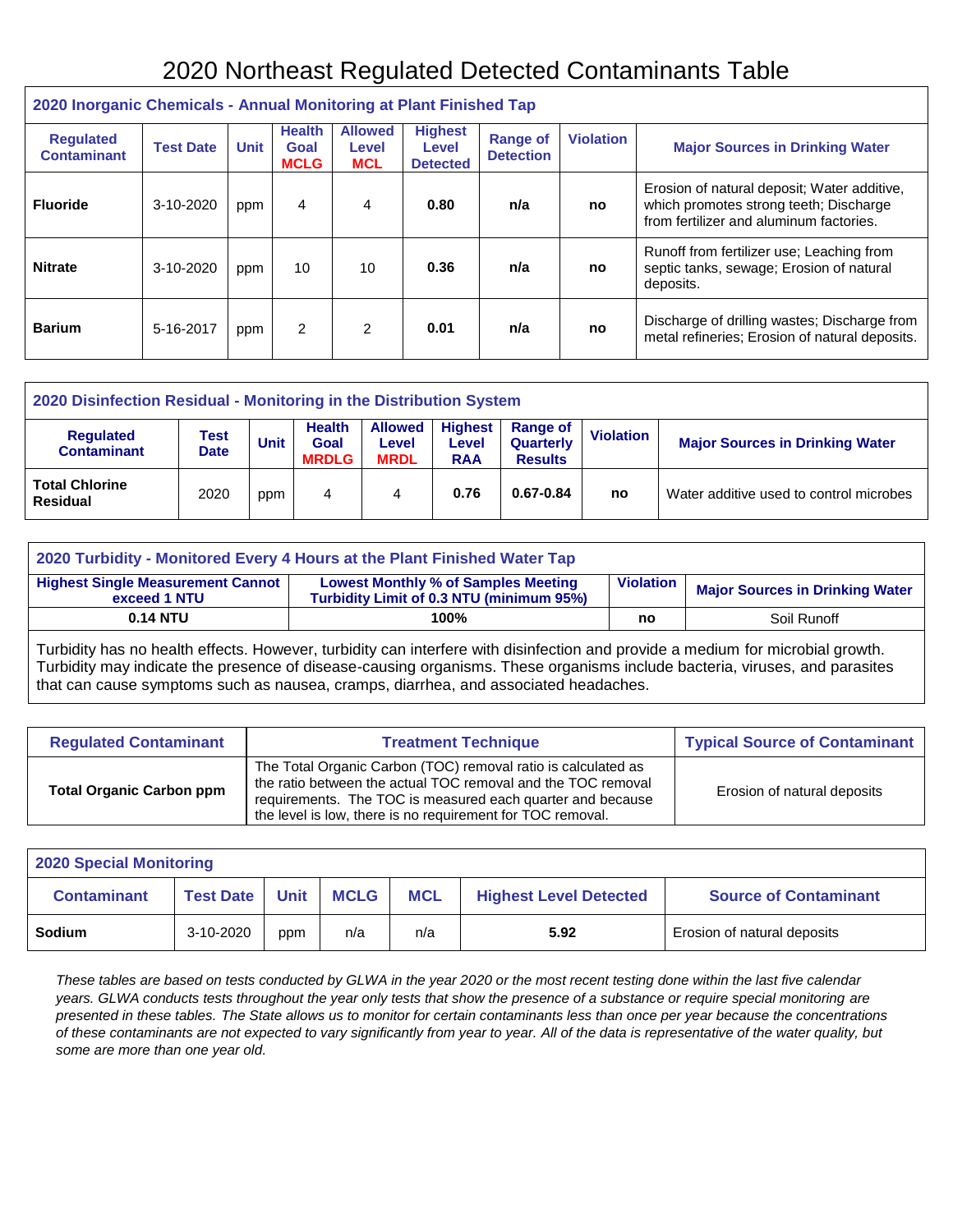### 2020 Northeast Mineral Analysis

| <b>Parameter</b>              | <b>Units</b> | Max.      | Min.      | Avg.      | <b>Parameter</b>                | <b>Units</b>     | Max.      | Min.      | Avg.      |
|-------------------------------|--------------|-----------|-----------|-----------|---------------------------------|------------------|-----------|-----------|-----------|
| Turbidity                     | <b>NTU</b>   | 0.10      | 0.05      | 0.07      | <b>Chloride</b>                 | ppm              | 11.6      | 8.5       | 9.8       |
| <b>Total Solids</b>           | ppm          | 165       | 109       | 141       | <b>Phosphorus</b>               | ppm              | 1.17      | 0.16      | 0.53      |
| <b>Total Dissolved Solids</b> | ppm          | 148       | 87        | 128       | <b>Free Carbon Dioxide</b>      | ppm              | 10.4      | 5.7       | 7.4       |
| <b>Aluminum</b>               | ppm          | 0.149     | 0.024     | 0.065     | <b>Total Hardness</b>           | ppm              | 108       | 98        | 102       |
| <b>Iron</b>                   | ppm          | 0.181     | ND        | 0.113     | <b>Total Alkalinity</b>         | ppm              | 74        | 66        | 70        |
| Copper                        | ppm          | <b>ND</b> | <b>ND</b> | <b>ND</b> | <b>Carbonate Alkalinity</b>     | ppm              | <b>ND</b> | <b>ND</b> | <b>ND</b> |
| <b>Magnesium</b>              | ppm          | 8.11      | 6.83      | 7.46      | <b>Bi-Carbonate Alkalinity</b>  | ppm              | 74        | 66        | 70        |
| Calcium                       | ppm          | 30.9      | 24.3      | 27.6      | <b>Non-Carbonate Hardness</b>   | ppm              | 39        | 26        | 32        |
| <b>Sodium</b>                 | ppm          | 5.93      | 4.46      | 5.12      | <b>Chemical Oxygen Demand</b>   | ppm              | 13.5      | <b>ND</b> | 2.8       |
| <b>Potassium</b>              | ppm          | 1.06      | 0.91      | 0.99      | <b>Dissolved Oxygen</b>         | ppm              | 13.8      | 8.8       | 11.1      |
| <b>Manganese</b>              | ppm          | <b>ND</b> | <b>ND</b> | <b>ND</b> | <b>Nitrite Nitrogen</b>         | ppm              | <b>ND</b> | <b>ND</b> | <b>ND</b> |
| Lead                          | ppm          | ND.       | ND        | <b>ND</b> | <b>Fluoride</b>                 | ppm              | 0.77      | 0.49      | 0.62      |
| Zinc                          | ppm          | <b>ND</b> | <b>ND</b> | <b>ND</b> | рH                              |                  | 7.41      | 7.12      | 7.29      |
| <b>Silica</b>                 | ppm          | 2.4       | 1.4       | 2.0       | Specific Conductance @ 25<br>°C | <b>µohm</b><br>s | 243       | 213       | 224       |
| <b>Sulfate</b>                | ppm          | 43.0      | 21.9      | 26.2      | <b>Temperature</b>              | $^{\circ}C$      | 24.6      | 3.5       | 13.4      |

| <b>Units</b> | Max.      | Min.      | Avg.      | <b>Parameter</b>                | <b>Units</b> | Max.      | Min.      | Avg.      |
|--------------|-----------|-----------|-----------|---------------------------------|--------------|-----------|-----------|-----------|
| <b>NTU</b>   | 0.10      | 0.05      | 0.07      | <b>Chloride</b>                 | ppm          | 11.6      | 8.5       | 9.8       |
| ppm          | 165       | 109       | 141       | <b>Phosphorus</b>               | ppm          | 1.17      | 0.16      | 0.53      |
| ppm          | 148       | 87        | 128       | <b>Free Carbon Dioxide</b>      | ppm          | 10.4      | 5.7       | 7.4       |
| ppm          | 0.149     | 0.024     | 0.065     | <b>Total Hardness</b>           | ppm          | 108       | 98        | 102       |
| ppm          | 0.181     | <b>ND</b> | 0.113     | <b>Total Alkalinity</b>         | ppm          | 74        | 66        | 70        |
| ppm          | <b>ND</b> | <b>ND</b> | <b>ND</b> | <b>Carbonate Alkalinity</b>     | ppm          | <b>ND</b> | <b>ND</b> | <b>ND</b> |
| ppm          | 8.11      | 6.83      | 7.46      | <b>Bi-Carbonate Alkalinity</b>  | ppm          | 74        | 66        | 70        |
| ppm          | 30.9      | 24.3      | 27.6      | <b>Non-Carbonate Hardness</b>   | ppm          | 39        | 26        | 32        |
| ppm          | 5.93      | 4.46      | 5.12      | <b>Chemical Oxygen Demand</b>   | ppm          | 13.5      | <b>ND</b> | 2.8       |
| ppm          | 1.06      | 0.91      | 0.99      | <b>Dissolved Oxygen</b>         | ppm          | 13.8      | 8.8       | 11.1      |
| ppm          | <b>ND</b> | <b>ND</b> | <b>ND</b> | <b>Nitrite Nitrogen</b>         | ppm          | <b>ND</b> | <b>ND</b> | <b>ND</b> |
| ppm          | <b>ND</b> | <b>ND</b> | <b>ND</b> | <b>Fluoride</b>                 | ppm          | 0.77      | 0.49      | 0.62      |
| ppm          | <b>ND</b> | <b>ND</b> | <b>ND</b> | рH                              |              | 7.41      | 7.12      | 7.29      |
| ppm          | 2.4       | 1.4       | 2.0       | Specific Conductance @ 25<br>°C | µohm<br>s    | 243       | 213       | 224       |
| ppm          | 43.0      | 21.9      | 26.2      | <b>Temperature</b>              | $^{\circ}C$  | 24.6      | 3.5       | 13.4      |
|              |           |           |           |                                 |              |           |           |           |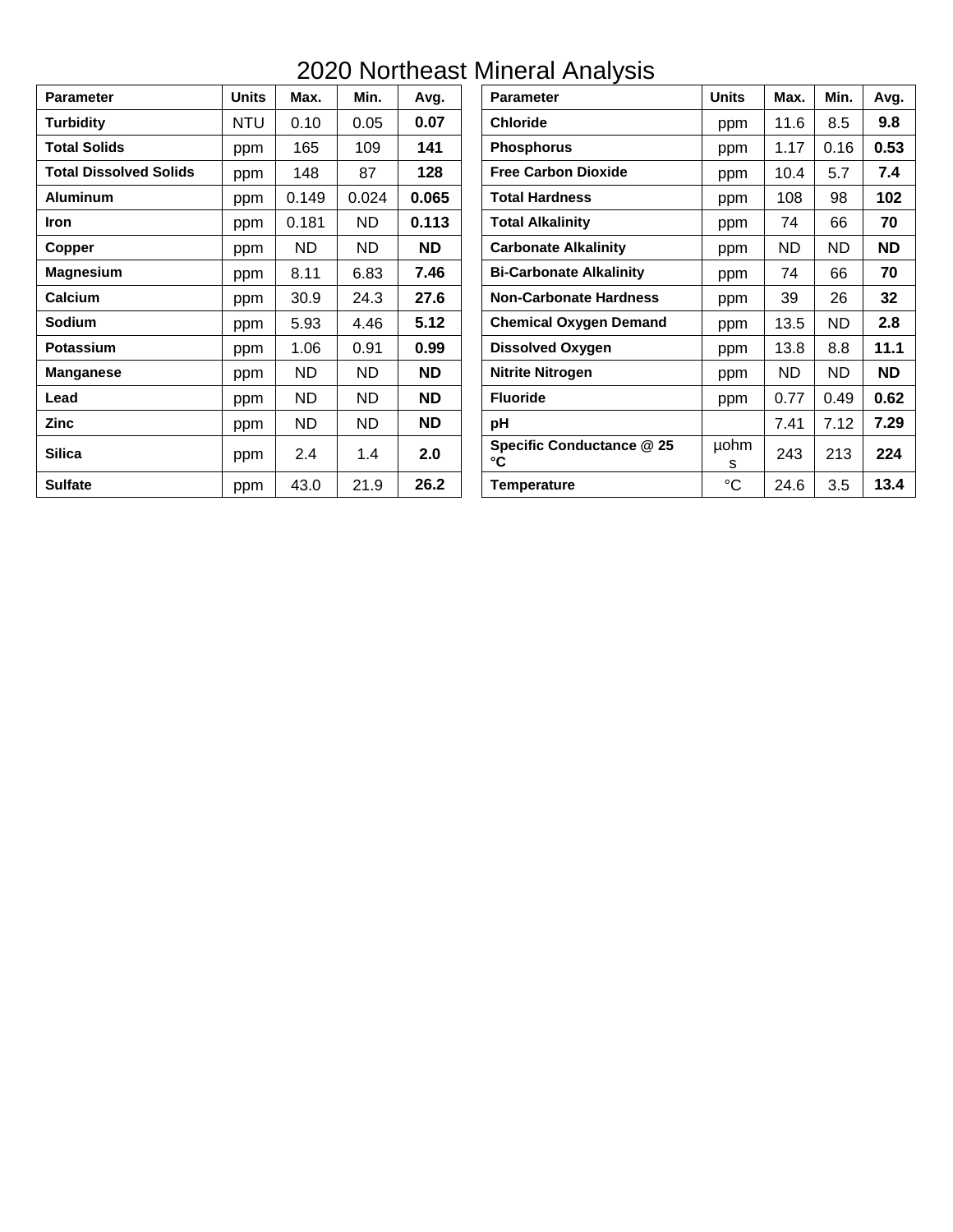### 2020 Lake Huron Regulated Detected Contaminants Table

| 2020 Inorganic Chemicals - Annual Monitoring at Plant Finished Tap |                  |             |                                      |                                       |                                            |                                     |                  |                                                                                                                                     |  |  |  |
|--------------------------------------------------------------------|------------------|-------------|--------------------------------------|---------------------------------------|--------------------------------------------|-------------------------------------|------------------|-------------------------------------------------------------------------------------------------------------------------------------|--|--|--|
| <b>Requlated</b><br><b>Contaminant</b>                             | <b>Test Date</b> | <b>Unit</b> | <b>Health</b><br>Goal<br><b>MCLG</b> | <b>Allowed</b><br>Level<br><b>MCL</b> | <b>Highest</b><br>Level<br><b>Detected</b> | <b>Range of</b><br><b>Detection</b> | <b>Violation</b> | <b>Major Sources in Drinking Water</b>                                                                                              |  |  |  |
| <b>Fluoride</b>                                                    | 3-10-2020        | ppm         | 4                                    | 4                                     | 0.72                                       | n/a                                 | no               | Erosion of natural deposit; Water<br>additive, which promotes strong<br>teeth; Discharge from fertilizer and<br>aluminum factories. |  |  |  |
| <b>Nitrate</b>                                                     | 3-10-2020        | ppm         | 10                                   | 10                                    | 0.30                                       | n/a                                 | <b>no</b>        | Runoff from fertilizer use; Leaching<br>from septic tanks, sewage; Erosion<br>of natural deposits.                                  |  |  |  |
| <b>Barium</b>                                                      | $5 - 16 - 17$    | ppm         | 2                                    | 2                                     | 0.01                                       | n/a                                 | no               | Discharge of drilling wastes;<br>Discharge from metal refineries;<br>Erosion of natural deposits.                                   |  |  |  |

| 2020 Disinfection Residual - Monitoring in the Distribution System |                     |      |                                              |                             |                            |                                            |    |                                                         |  |  |  |
|--------------------------------------------------------------------|---------------------|------|----------------------------------------------|-----------------------------|----------------------------|--------------------------------------------|----|---------------------------------------------------------|--|--|--|
| <b>Regulated</b><br><b>Contaminant</b>                             | Test<br><b>Date</b> | Unit | <b>Health</b><br><b>Goal</b><br><b>MRDLG</b> | <b>Level</b><br><b>MRDL</b> | <b>Level</b><br><b>RAA</b> | Allowed Highest Range of<br><b>Results</b> |    | Quarterly   Violation   Major Sources in Drinking Water |  |  |  |
| <b>Total Chlorine</b><br>Residual                                  | 2020                | ppm  | 4                                            |                             | 0.77                       | $0.70 - 0.85$                              | no | Water additive used to control<br>microbes              |  |  |  |

| 2020 Turbidity - Monitored Every 4 Hours at the Plant Finished Water Tap                                                                                                                                                                                                                                                                           |  |  |  |  |  |  |  |  |  |  |
|----------------------------------------------------------------------------------------------------------------------------------------------------------------------------------------------------------------------------------------------------------------------------------------------------------------------------------------------------|--|--|--|--|--|--|--|--|--|--|
| <b>Highest Single Measurement Cannot</b><br><b>Lowest Monthly % of Samples Meeting</b><br><b>Major Sources in Drinking</b><br><b>Violation</b><br>Turbidity Limit of 0.3 NTU (minimum 95%)<br>exceed 1 NTU<br>Water                                                                                                                                |  |  |  |  |  |  |  |  |  |  |
| <b>0.10 NTU</b><br>Soil Runoff<br>100%<br>no                                                                                                                                                                                                                                                                                                       |  |  |  |  |  |  |  |  |  |  |
| Turbidity has no health effects. However, turbidity can interfere with disinfection and provide a medium for microbial growth. Turbidity may<br>indicate the presence of disease-causing organisms. These organisms include bacteria, viruses, and parasites that can cause symptoms<br>such as nausea, cramps, diarrhea and associated headaches. |  |  |  |  |  |  |  |  |  |  |

| <b>Regulated Contaminant</b>    | <b>Treatment Technique</b>                                                                                                                                                                                                                                |                                    |  |  |  |  |  |
|---------------------------------|-----------------------------------------------------------------------------------------------------------------------------------------------------------------------------------------------------------------------------------------------------------|------------------------------------|--|--|--|--|--|
| <b>Total Organic Carbon ppm</b> | The Total Organic Carbon (TOC) removal ratio is calculated as<br>the ratio between the actual TOC removal and the TOC removal<br>requirements. The TOC is measured each quarter and because<br>the level is low, there is no requirement for TOC removal. | <b>Erosion of natural deposits</b> |  |  |  |  |  |

| <b>Radionuclides - Monitored at the Plant Finished Tap in 2014</b> |                     |             |             |            |                          |                  |                                        |  |  |  |  |
|--------------------------------------------------------------------|---------------------|-------------|-------------|------------|--------------------------|------------------|----------------------------------------|--|--|--|--|
| Regulated<br><b>Contaminant</b>                                    | Test<br><b>Date</b> | <b>Unit</b> | <b>MCLG</b> | <b>MCL</b> | Level<br><b>Detected</b> | <b>Violation</b> | <b>Major Sources in Drinking Water</b> |  |  |  |  |
| <b>Combined Radium</b><br><b>Radium 226 and 228</b>                | 5/13/14             | pCi/L       |             |            | $0.86 + 0.55$            | no               | Erosion of natural deposits            |  |  |  |  |

| <b>2020 Special Monitoring</b> |                  |      |             |            |                               |                              |  |  |  |  |  |
|--------------------------------|------------------|------|-------------|------------|-------------------------------|------------------------------|--|--|--|--|--|
| <b>Contaminant</b>             | <b>Test Date</b> | Jnit | <b>MCLG</b> | <b>MCL</b> | <b>Highest Level Detected</b> | <b>Source of Contaminant</b> |  |  |  |  |  |
| Sodium                         | 3-10-2020        | ppm  | n/a         | n/a        | 4.91                          | Erosion of natural deposits  |  |  |  |  |  |

*These tables are based on tests conducted by GLWA in the year 2020 or the most recent testing done within the last five calendar years. GLWA conducts tests throughout the year only tests that show the presence of a substance or require special monitoring are presented in these tables. The State allows us to monitor for certain contaminants less than once per year because the concentrations of these contaminants are not expected to vary significantly from year to year. All of the data is representative of the water quality, but some are more than one year old.*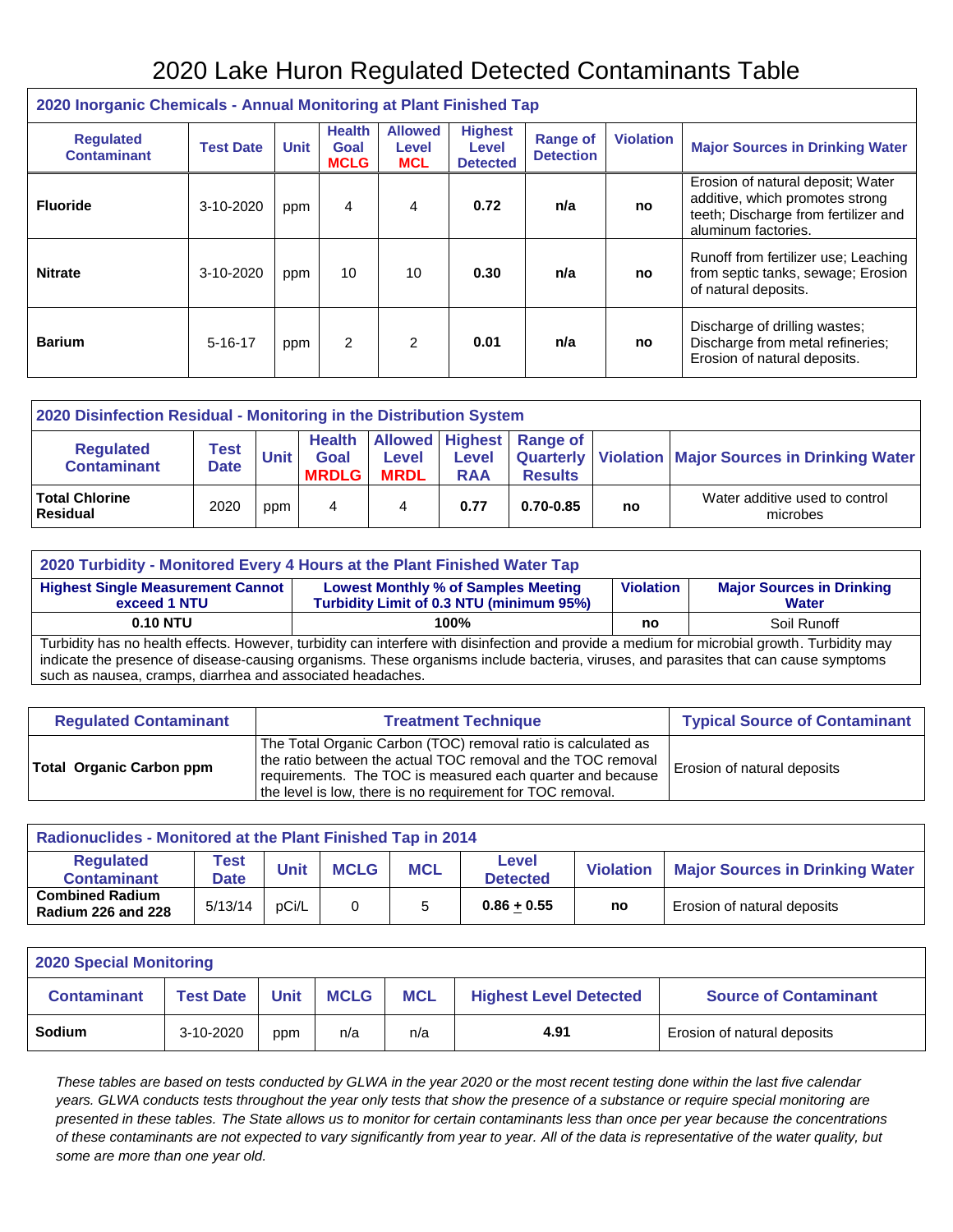|  |  | 2020 Lake Huron Tap Water Mineral Analysis |  |
|--|--|--------------------------------------------|--|
|  |  |                                            |  |

| <b>Parameter</b>              | <b>Units</b> | Max.      | Min.      | Avg.      | <b>Parameter</b>                 | <b>Units</b> | Max.      | Min.      | Avg. |
|-------------------------------|--------------|-----------|-----------|-----------|----------------------------------|--------------|-----------|-----------|------|
| <b>Turbidity</b>              | <b>NTU</b>   | 0.11      | 0.05      | 0.07      | <b>Chloride</b>                  | ppm          | 11.9      | 7.9       | 9.4  |
| <b>Total Solids</b>           | ppm          | 164       | 53        | 128       | <b>Phosphorus</b>                | ppm          | 1.23      | 0.12      | 0.51 |
| <b>Total Dissolved Solids</b> | ppm          | 138       | 56        | 117       | <b>Free Carbon Dioxide</b>       | ppm          | 8.2       | 4.2       | 5.5  |
| <b>Aluminum</b>               | ppm          | 0.242     | 0.057     | 0.182     | <b>Total Hardness</b>            | ppm          | 106       | 96        | 100  |
| Iron                          | ppm          | 0.192     | <b>ND</b> | 0.112     | <b>Total Alkalinity</b>          | ppm          | 82        | 70        | 75   |
| Copper                        | ppm          | <b>ND</b> | <b>ND</b> | <b>ND</b> | <b>Carbonate Alkalinity</b>      | ppm          | <b>ND</b> | <b>ND</b> | ND   |
| Magnesium                     | ppm          | 8.22      | 6.88      | 7.50      | <b>Bi-Carbonate Alkalinity</b>   | ppm          | 82        | 70        | 75   |
| <b>Calcium</b>                | ppm          | 30.6      | 24.7      | 27.3      | <b>Non-Carbonate Hardness</b>    | ppm          | 30        | 22        | 25   |
| Sodium                        | ppm          | 5.94      | 4.39      | 4.92      | <b>Chemical Oxygen Demand</b>    | ppm          | 4.1       | <b>ND</b> | 1.5  |
| Potassium                     | ppm          | 1.11      | 0.91      | 1.00      | <b>Dissolved Oxygen</b>          | ppm          | 13.0      | 8.2       | 10.5 |
| <b>Manganese</b>              | ppm          | <b>ND</b> | <b>ND</b> | <b>ND</b> | <b>Nitrite Nitrogen</b>          | ppm          | <b>ND</b> | <b>ND</b> | ND.  |
| Lead                          | ppm          | <b>ND</b> | ND.       | <b>ND</b> | <b>Fluoride</b>                  | ppm          | 0.87      | 0.60      | 0.71 |
| Zinc                          | ppm          | <b>ND</b> | <b>ND</b> | <b>ND</b> | рH                               |              | 7.57      | 7.30      | 7.44 |
| <b>Silica</b>                 | ppm          | 2.4       | 1.7       | 2.1       | Specific Conductance @ 25<br>°Ċ. | <b>µohms</b> | 265       | 201       | 221  |
| <b>Sulfate</b>                | ppm          | 24.3      | 17.9      | 19.9      | <b>Temperature</b>               | °C           | 23.9      | 5.5       | 13.9 |

### 2020 GLWA Cryptosporidium – Giardia Statement:

GLWA voluntarily monitors our source water for the presence of Cryptosporidium and Giardia In 2020. The presence of Cryptosporidium and Giardia were detected in the source water at the Belle Isle Detroit River Intake serving Water Works Park, Springwells and the Northeast treatment plants. Cryptosporidium was detected once in March and Giardia once in April. All other samples monitored in 2020 were absent for the presence of Cryptosporidium and Giardia. Current test methods do not enable us to determine if these organisms are dead or if they are capable of causing disease. Symptoms of infection include nausea, diarrhea, and abdominal cramps. Most healthy individuals are able to overcome the disease within a few weeks. However, immuno-compromised people have more difficulty and are at greater risk of developing sever, life threatening illness. Immuno-compromised individuals are encouraged to consult their doctor regarding appropriate precautions to take to prevent infection. Cryptosporidium must be ingested for it to cause disease and may be passed through other means than drinking water. Surface water treatment systems like GLWA must provide treatment so that 99.9% Giardia is removed or inactivated.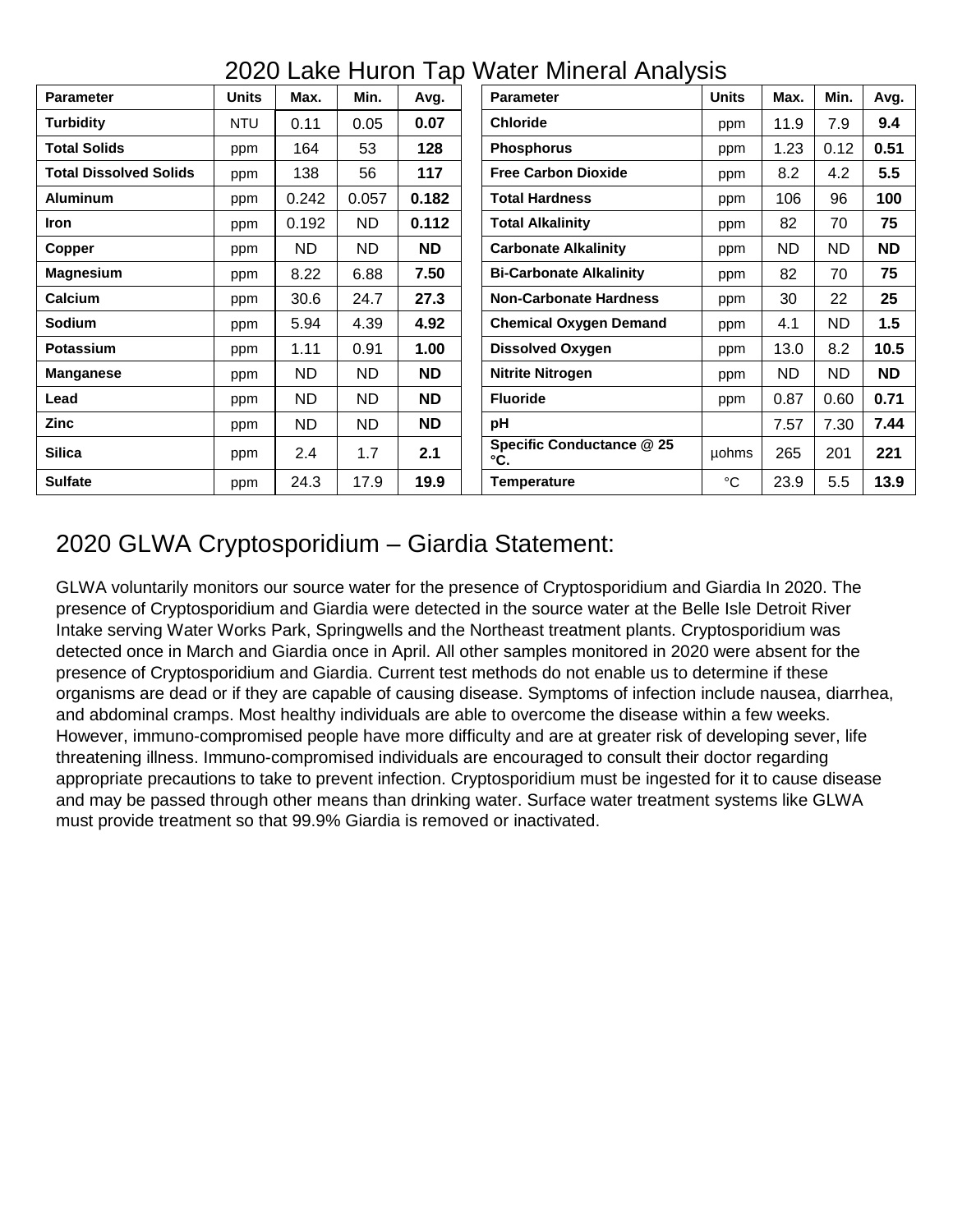#### **CITY OF LATHRUP VILLAGE**

| 2020 Microbiological Contaminants - Monthly Monitoring in Distribution System |             |                                                                                                          |  |                            |                                                  |  |  |  |  |  |
|-------------------------------------------------------------------------------|-------------|----------------------------------------------------------------------------------------------------------|--|----------------------------|--------------------------------------------------|--|--|--|--|--|
| <b>Regulated</b><br><b>Contaminant</b>                                        | <b>MCLG</b> | <b>Highest</b><br><b>MCL</b><br><b>Number</b><br><b>Detected</b>                                         |  | <b>Violation</b><br>yes/no | <b>Major Sources in</b><br><b>Drinking Water</b> |  |  |  |  |  |
| <b>Total Coliform Bacteria</b>                                                |             | Presence of Coliform bacteria > 5% of<br>monthly samples                                                 |  | no                         | Naturally present in the<br>environment          |  |  |  |  |  |
| E. coli Bacteria                                                              |             | A routine sample and a repeat sample<br>are total coliform positive, and one is<br>also E.coli positive. |  | no                         | Sanitary defects                                 |  |  |  |  |  |

| 2020 Disinfection By-Products - Monitoring in Distribution System, Stage 2 Disinfection By-Products |                            |                                                     |     |                                       |                                                                      |    |                            |                                                  |  |  |  |
|-----------------------------------------------------------------------------------------------------|----------------------------|-----------------------------------------------------|-----|---------------------------------------|----------------------------------------------------------------------|----|----------------------------|--------------------------------------------------|--|--|--|
| <b>Requlated</b><br><b>Contaminant</b>                                                              | <b>Test</b><br><b>Date</b> | <b>Health</b><br><b>Unit</b><br>Goal<br><b>MCLG</b> |     | <b>Allowed</b><br>Level<br><b>MCL</b> | <b>Highest</b><br><b>Range of</b><br><b>LRAA</b><br><b>Detection</b> |    | <b>Violation</b><br>yes/no | <b>Major Sources in</b><br><b>Drinking Water</b> |  |  |  |
| <b>Total Trihalomethanes (TTHM)</b>                                                                 | 2020                       | ppb                                                 | n/a | 80                                    | 33                                                                   | na | no                         | By-product of drinking water<br>chlorination     |  |  |  |
| <b>Haloacetic Acids</b><br>(HAA5)                                                                   | 2020                       | ppb                                                 | n/a | 60                                    | 25                                                                   | na | no                         | By-product of drinking water<br>disinfection     |  |  |  |

| Lead and Copper Monitoring at the Customer's Tap in 2020 |                     |             |                                      |                              |                                                 |                                                                |                                                                          |                  |                                                                                                                                                                                                                                                |  |
|----------------------------------------------------------|---------------------|-------------|--------------------------------------|------------------------------|-------------------------------------------------|----------------------------------------------------------------|--------------------------------------------------------------------------|------------------|------------------------------------------------------------------------------------------------------------------------------------------------------------------------------------------------------------------------------------------------|--|
| <b>Regulated</b><br><b>Contaminant</b>                   | Test<br><b>Date</b> | <b>Unit</b> | <b>Health</b><br>Goal<br><b>MCLG</b> | <b>Action</b><br>Level<br>AL | 90 <sup>th</sup><br><b>Percentile</b><br>Value* | <b>Number</b><br><b>of</b><br><b>Samples</b><br><b>Over AL</b> | <b>Range of</b><br><b>Individual</b><br><b>Samples</b><br><b>Results</b> | <b>Violation</b> | <b>Major Sources in Drinking Water</b>                                                                                                                                                                                                         |  |
| l Lead                                                   | 2020                | ppb         | 0                                    | 15                           | 3                                               | 0                                                              | $0 - 7$                                                                  | no               | Lead services lines, corrosion of<br>household, plumbing including fittings<br>and fixtures; erosion of natural<br>deposits"                                                                                                                   |  |
| <b>Copper</b>                                            | 2020                | ppm         | 1.3                                  | 1.3                          | 0.1                                             | 0                                                              | $0.0 - 0.3$                                                              | no               | Corrosion of household plumbing<br>system; Erosion of natural deposits;<br>leaching from wood preservatives.<br>$\star$ The AOther control control conservative to the home control here the device the conservative and the COST in the COST. |  |

The 90<sup>th</sup> percentile value means 90 percent of the homes tested have lead and copper levels below the given 90<sup>th</sup> percentile value. If the 90<sup>th</sup> percentile value is above the AL additional requirements must be met.

| <b>Number of Water Service Connections by Service Line Material</b> |                                                       |                                      |  |  |  |  |  |  |  |
|---------------------------------------------------------------------|-------------------------------------------------------|--------------------------------------|--|--|--|--|--|--|--|
| <b>Number of Lead Service Lines</b>                                 | Number of Service Lines of Unknown<br><b>Material</b> | <b>Total Number of Service Lines</b> |  |  |  |  |  |  |  |
| 20                                                                  | 1535                                                  | 1795                                 |  |  |  |  |  |  |  |

### **Correction Statement**

The following mandatory health language was not included in the 2019 Consumer Confidence Report.

"Infants and children who drink water containing lead could experience delays in their physical or mental development. Children could show slight deficits in attention span and learning abilities. Adults who drink this water over many years could develop kidney problems or high blood pressure".

Copper is an essential nutrient, but some people who drink water containing copper in excess of the action level over a relatively short amount of time could experience gastrointestinal distress. Some people who drink water containing copper in excess of the action level over many years could suffer liver or kidney damage. People with Wilson's Disease should consult their personal doctor.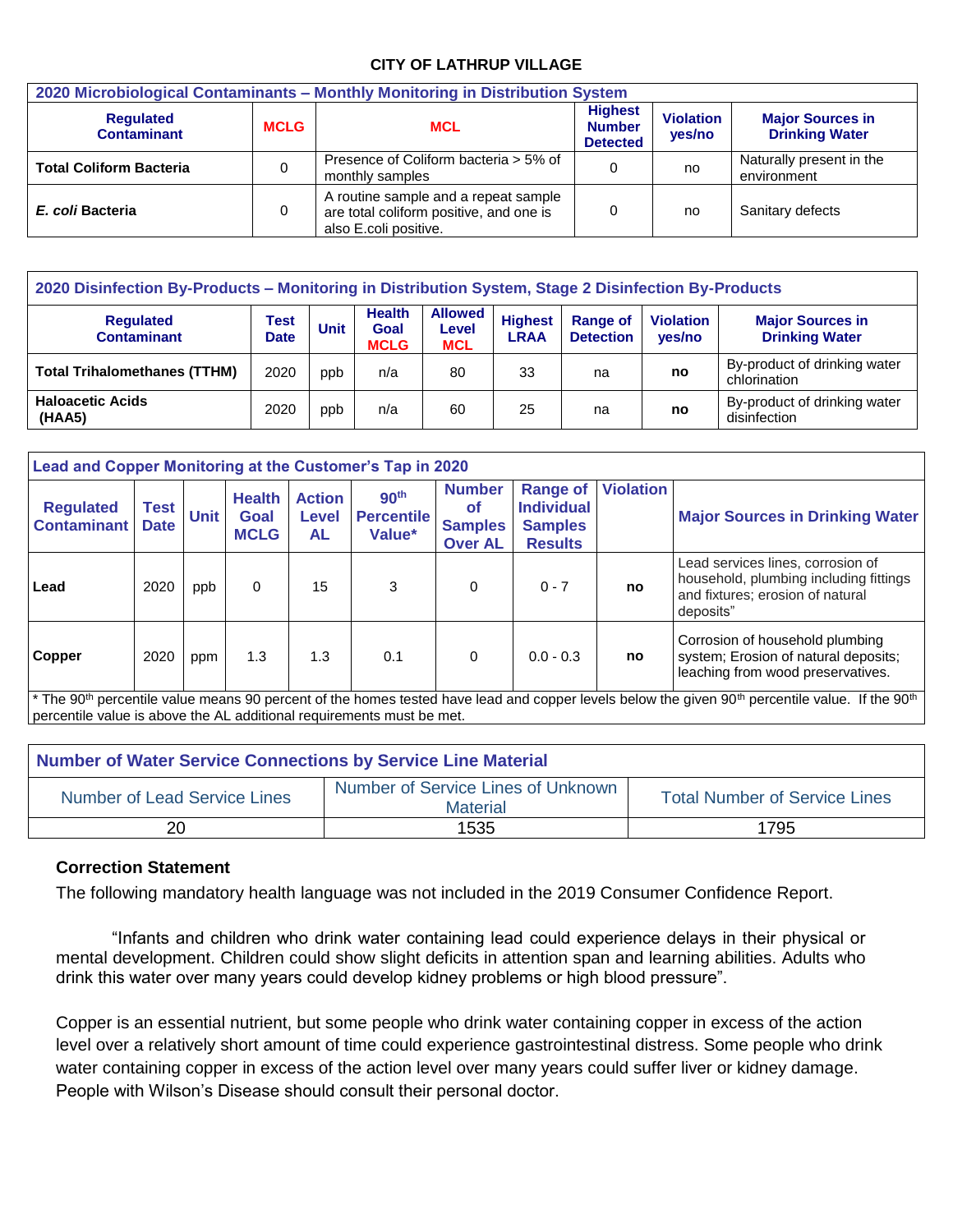### **Important Health Information**

### **Lead**

If present, elevated levels of lead can cause serious health problems, especially for pregnant women and young children. Lead in drinking water is primarily from materials and components associated with service lines and home plumbing. The City of Lathrup Village is responsible for providing high quality drinking water but cannot control the variety of materials used in plumbing components. When your water has been sitting for several hours, you can minimize the potential for lead exposure by flushing your tap for 30 seconds to 2 minutes before using the water for drinking or cooking. If you have a lead service line it is recommended that you run your water for 5 minutes to flush water from both your home plumbing and the lead service line. If you are concerned about lead in your water, you may wish to have your water tested. Information on lead in drinking water, testing methods, and steps you can take to minimize exposure is available from the Safe Drinking Water Hotline 1-800- 462-4791 or at [http://www.epa.gov/safewater/lead.](http://www.epa.gov/safewater/lead)

Infants and children who drink water containing lead could experience delays in their physical or mental development. Children could show slight deficits in attention span and learning abilities. Adults who drink this water over many years could develop kidney problems or high blood pressure.

#### **People with Special Health Concerns**

Some people may be more vulnerable to contaminants in drinking water than the general population. Immunocompromised persons such as persons with cancer undergoing chemotherapy, persons who have undergone organ transplants, people with HIV/AIDS or other immune system disorders, some elderly and infants can be particularly at risk from infections. These people should seek advice about drinking water from their health care providers. EPA/CDC guidelines on appropriate means to lessen the risk of infection by Cryptosporidium and other microbial contaminants are available from the Safe Drinking Water Hotline at (800) 426-4791.

#### **Monitoring and Reporting**

Monitoring and Reporting to the Department of Environment, Great Lakes, and Energy (EGLE) Requirements: The State of Michigan and the U.S. EPA require us to test our water on a regular basis to ensure its safety. We met all the monitoring and reporting requirements for 2020.

We will update this report annually and will keep you informed of any problems that may occur throughout the year, as they happen. Copies are available at City of Lathrup Village, 27400 Southfield Road, Lathrup Village, MI 48076. This report will not be sent to you.

We invite public participation in decisions that affect drinking water quality. The City of Lathrup Village City Council Meetings are held generally on 3rd Monday of each month at 7:00pm. For more information about your water, or the contents of this report, contact: Sheryl Mitchell Theriot, City Administrator, City of Lathrup Village, MI 48076 or email to [smitchell@lathrupvillage.org.](mailto:smitchell@lathrupvillage.org) A copy of the report is also available on the website at www.lathrupvillage.org. For more information about safe drinking water, visit the U.S. EPA at http://www.epa.gov/safewater.